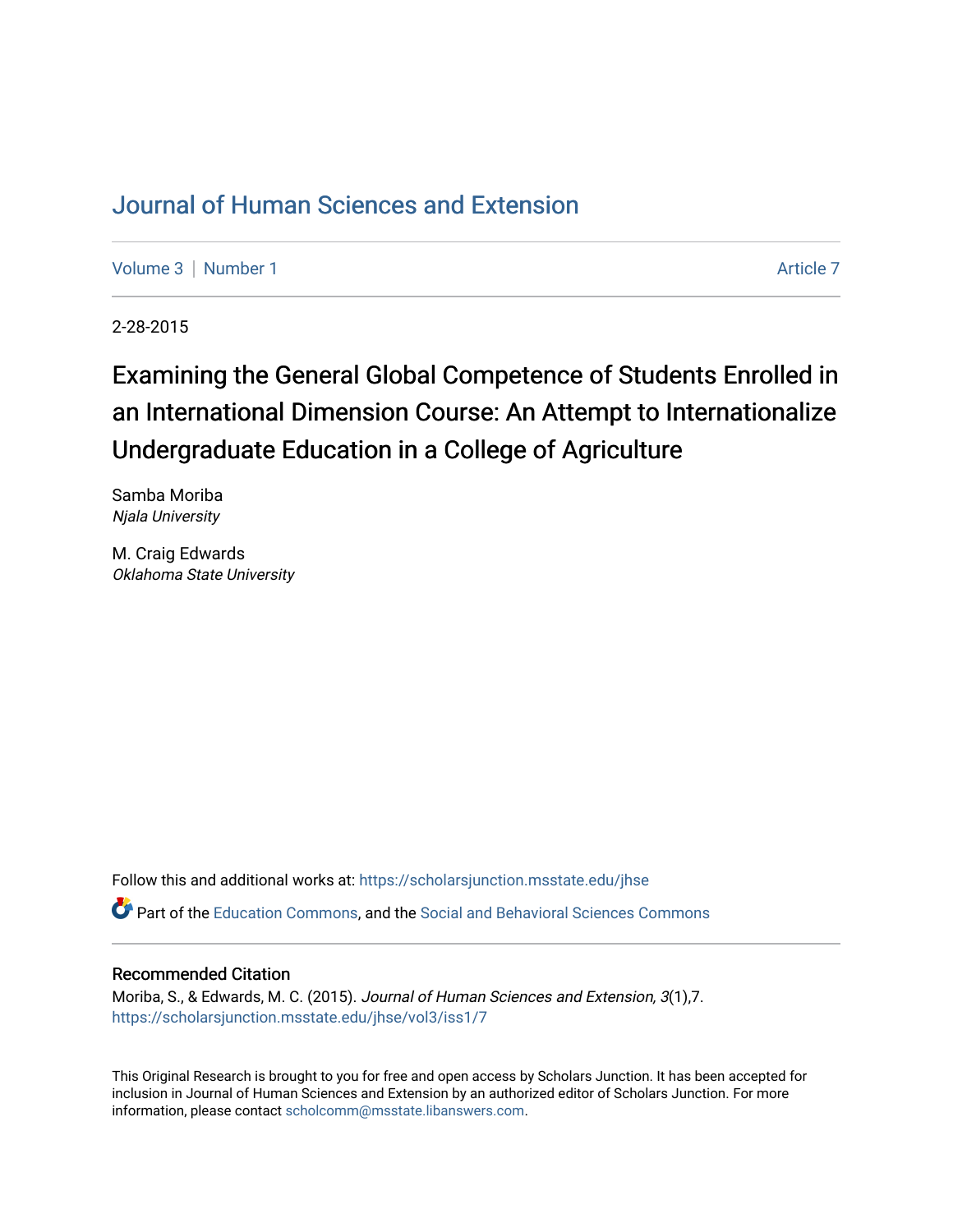## **Examining the General Global Competence of Students Enrolled in an International Dimension Course: An Attempt to Internationalize Undergraduate Education in a College of Agriculture**

**Samba Moriba**  *Njala University* 

## **M. Craig Edwards**

*Oklahoma State University* 

*Many U.S. colleges and universities are concerned with how best to prepare students to become globally competent citizens. Therefore, the need existed to examine the general global competence of students enrolling in international dimension (ID) courses at Oklahoma State University. This investigation was a census study; the target population included all undergraduate students (N = 147) enrolled in three ID courses offered in the College of Agricultural Sciences and Natural Resources (CASNR) during the fall semester of the 2010–2011 academic year. General knowledge instruments were used to gather pretest and posttest data to measure differences. Although students' post-course scores were higher than pre-course scores, their overall performance was below 60%. This difference in knowledge gain connoting general global competence was statistically significant (p < .05), but the corresponding effect size was small, which signaled little practical significance. Whether ID courses are an efficacious way of achieving substantial change in students' general global competence remains an open question. A more appropriate method to assess change in general global competence may be writing assignments. Faculty are encouraged to improve their ID courses by infusing learning experiences that stand to enhance students' general global competence while complementing content-specific objectives.* 

*Keywords:* global competence, globalization, infusion approach, internationalizing undergraduate curriculum

### **Introduction**

An urgency exists to adequately prepare university students for the emerging global challenges they are likely to face (Bok, 2006). This phenomenon, frequently framed as *globalization,* has inspired higher education institutions to transform themselves in an effort to prepare graduates capable of competing globally (Friedman, 2005). To this end, van der Wende (2007) described a

Direct correspondence to M. Craig Edwards at craig.edwards@okstate.edu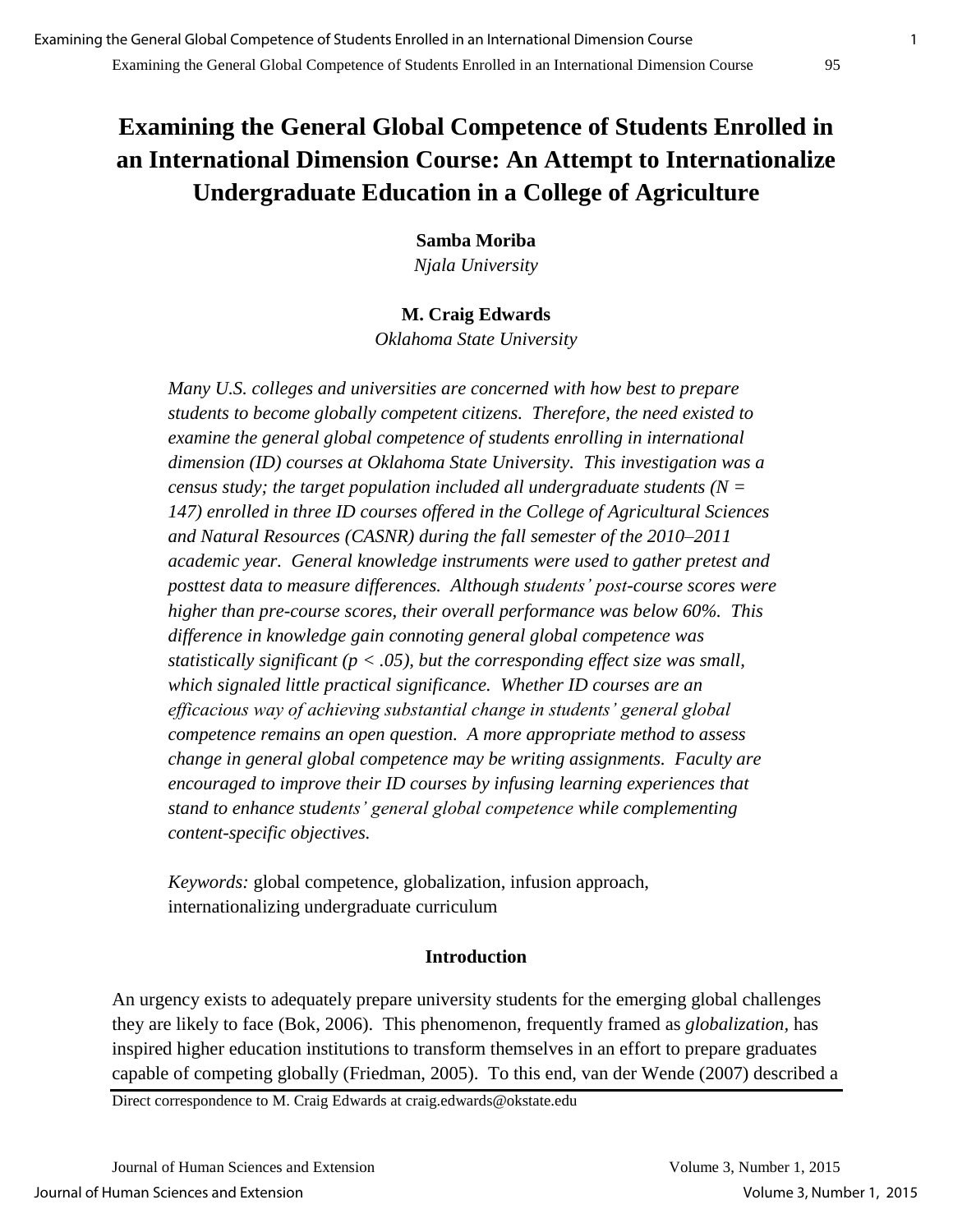Examining the General Global Competence of Students Enrolled in an International Dimension Course 96

world becoming increasingly more interconnected; because of this "growing interdependence and convergence, globalization affects higher education in various dynamic ways" (p. 274), including the methods by which it educates undergraduate students.

Many U.S. colleges and universities have used a variety of methods to prepare their students and help them develop the ability to understand emerging global challenges and opportunities (McGowan, 2007; Moriba, 2011). The College of Agricultural Sciences and Natural Resources (CASNR) at Oklahoma State University has taken actions to achieve this goal by offering three international dimension (ID) undergraduate courses. The Department of Animal Science offers students the course Agricultural Animals of the World (ANSI 3903), which focuses on "[t]he production and utilization of agricultural animals by human societies" (Oklahoma State University Catalog, 2010–2011, p. 214). The Department of Agricultural Economics provides the course International Agricultural Markets, Trade, and Development (AGEC 4343). The course description is this:

Contemporary international agricultural trade theory and applications. Tools to identify, evaluate critically, and seek solutions to complex international trade and development problems, such as gains from trade, impacts of trade barriers on social welfare, export promotion effectiveness, trade impacts on environment and land degradation, social benefits and costs of free trade areas, and impacts of genetically modified crops on trade. (Oklahoma State University Catalog, 2010–2011, p. 210)

Students also have the opportunity to take a course in the Department of Agricultural Education, Communications, and Leadership titled International Programs in Agricultural Education and Extension (AGED 4713). The course description at the time of the study was this:

World hunger and its root causes. The function of international agencies, organizations, foundations, and churches in improving the quality of life for people of the developing nations. Roles of agricultural education and Extension at all levels for enhancing the effectiveness of indigenous programs of rural development and adult education. (Oklahoma State University Catalog, 2010–2011, p. 211)

University students need to gain knowledge that will improve their ability to relate effectively with people of diverse cultural and geographical backgrounds who may hold worldviews different from their own. Individuals who acquire global competence know their own culture and seek to understand those of others, recognize cultural and geographical differences, and strive to function effectively in diverse professional, political, and social settings while pursuing additional competence (Grudzinski-Hall, 2007; Hunter, 2004). ID courses are intended to assist students in acquiring general global competence. However, because little or no data existed,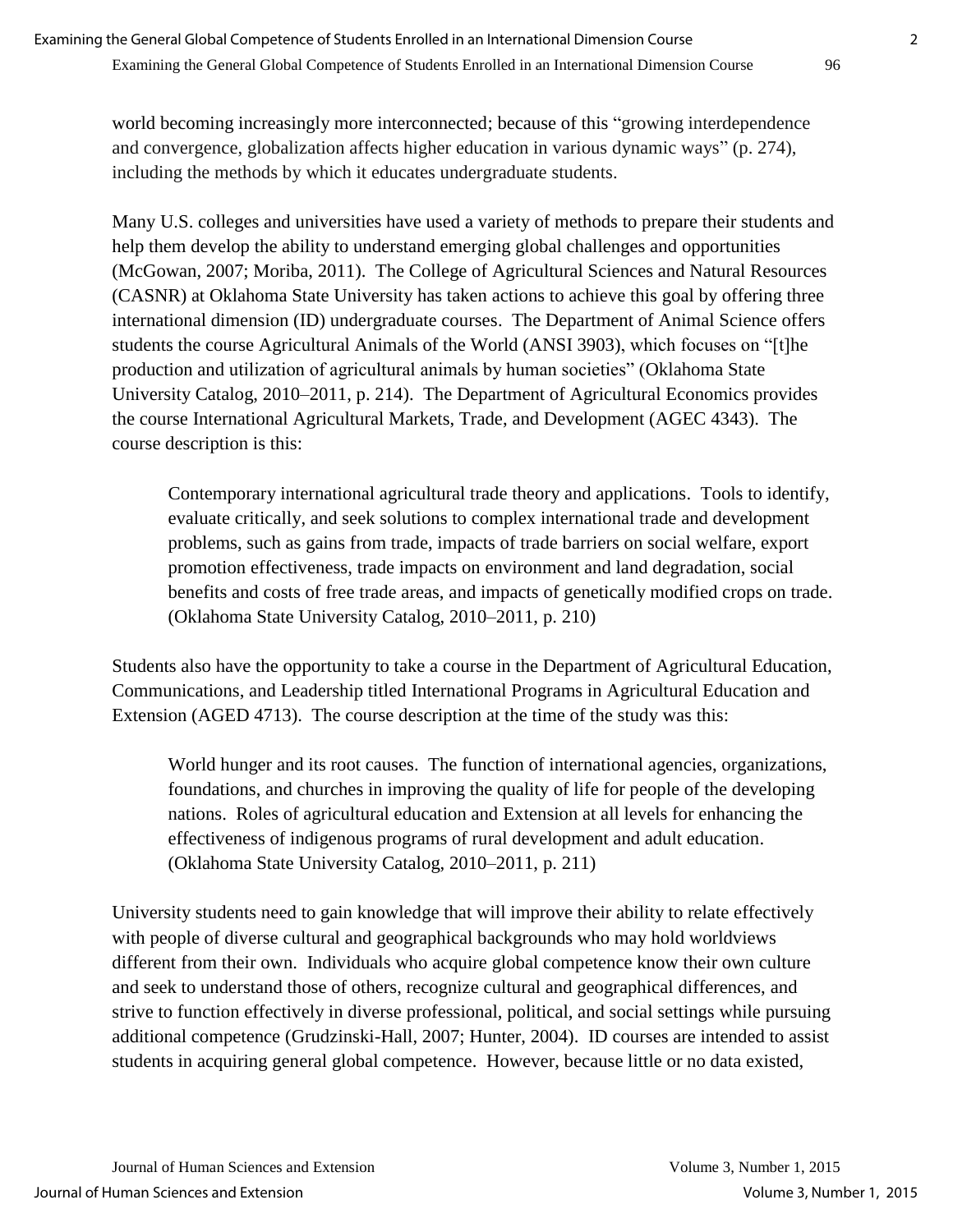CASNR faculty and administrators could not be certain if students taking their ID courses were undergoing learning experiences that enhanced their general global competence. To address this uncertainty, it was important to examine the general global competence of students who participated in the three ID courses offered in CASNR at Oklahoma State University. The results of this study may help faculty and administrators of CASNR, and of similar academic units at other institutions of higher education, determine whether students are being prepared to function as globally competent citizens and employees.

### **Conceptual Framework**

Global competence is critical for meaningful and mature engagement of individuals worldwide. Being globally competent is defined as "having an open mind while actively seeking to understand cultural norms and expectations of others, [as well as] leveraging this gained knowledge to interact, communicate, and work effectively outside one's [usual] environment" (Hunter, 2004, p. 101). Globally competent individuals are knowledgeable about current events and world history; they maintain a positive attitude with others who are different from themselves; they are linguistically competent in at least one language other than their own; and they appreciate the value of other cultures (Lambert, 1996). In as much as they are influenced by the world, globally competent individuals impact the world and recognize their responsibility to make decisions that will positively affect the future, including choices and efforts made in their professional lives (Shams & George, 2006).

Schunk (1989) stated that "[s]ocial, instructional, and other contextual variables associated with the learning context affect students while they are cognitively engaged with academic material" (p. 182). The undergraduate students who participated in this study were enrolled in one of three ID courses intended to assist them in acquiring knowledge on global and cross-cultural issues. The students learned by (a) reading prescribed academic materials on international issues; (b) observing and interacting with guest presenters in their courses, including foreign nationals; and (c) receiving feedback from their instructors through class discussions and assignments. Wingenbach et al. (2003) asserted, "an implication exists that formal education can be used in limited ways to increase students' international knowledge by making stronger connections in 'real world' events and classroom discussions of international agricultural issues" (p. 33). This study tested Wingenbach and colleagues' (2003) assertion by examining the change in undergraduate students' knowledge supporting their general global competence as the result of completing an ID course taught in an agricultural context.

#### **Purpose of the Study**

The purpose of this study was to examine the general global competence of students enrolled in the ID undergraduate courses offered in CASNR at Oklahoma State University during the fall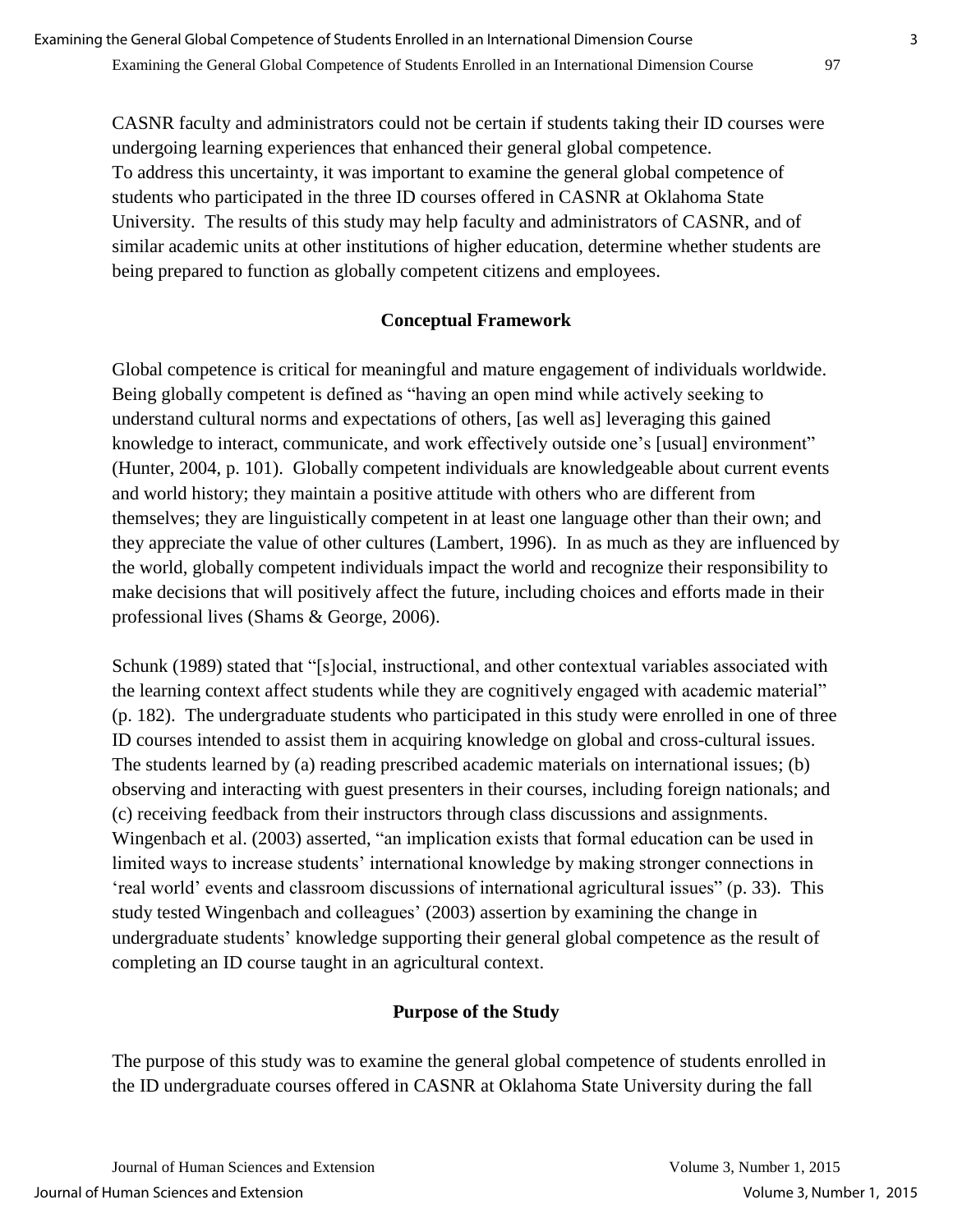semester of the 2010–2011 academic year. The study examined students' knowledge regarding their general global competence, including aspects of world agriculture. It also compared students' knowledge, pre-course and post-course. Further, the study described selected personal characteristics of the students and examined relationships between those attributes and their knowledge regarding objects of general global competence.

## **Research Questions and Research Hypothesis**

- 1. What were the selected personal characteristics of students enrolled in the undergraduate courses offered for ID credit during the fall semester of the 2010–2011 academic year?
- 2. What were students' levels of pre-course and post-course knowledge regarding objects of general global competence?
- 3. What relationships existed between selected personal characteristics of students enrolled in the ID courses and their general global competence? (*Note:* The purpose of this analysis was to address whether certain independent variables confounded the results associated with research question 2 and the potential for Type 1 error.)

Ho: No statistically significant difference (*p* < .05) existed between students' pre-course and post-course knowledge connoting general global competence after completing an ID course  $(H_0: \mu_1)$  pre-course knowledge  $= \mu_2$  post-course knowledge).

## **Methods and Procedures**

The design of this study was nonexperimental, pretest–posttest descriptive and comparative, and it involved the use of knowledge instruments to gather data for the purpose of measuring differences resulting from an intervention effect (Creswell, 2008). This investigation was a census study (Patton, 2002), and its target population consisted of all undergraduate students (*N*  $= 147$ ) enrolled in the three ID undergraduate courses. The ID courses were worth 3 credit hours each. The measurement of knowledge gain from pre-course to post-course provided data for analyzing the levels of general global competence of students who participated in the three ID courses. Data were collected on or around the first and last weeks of the semester. The study was designed to explore the assumption that students who completed an ID course would experience a positive change in knowledge informing their general global competence.

The research instrument assessed students' knowledge before and after they had completed one of the ID courses. The pre-course instrument also included questions intended to describe selected personal characteristics of the students. Twenty-one items constituted the knowledge portion of the research instruments, which were adapted from two previous studies and content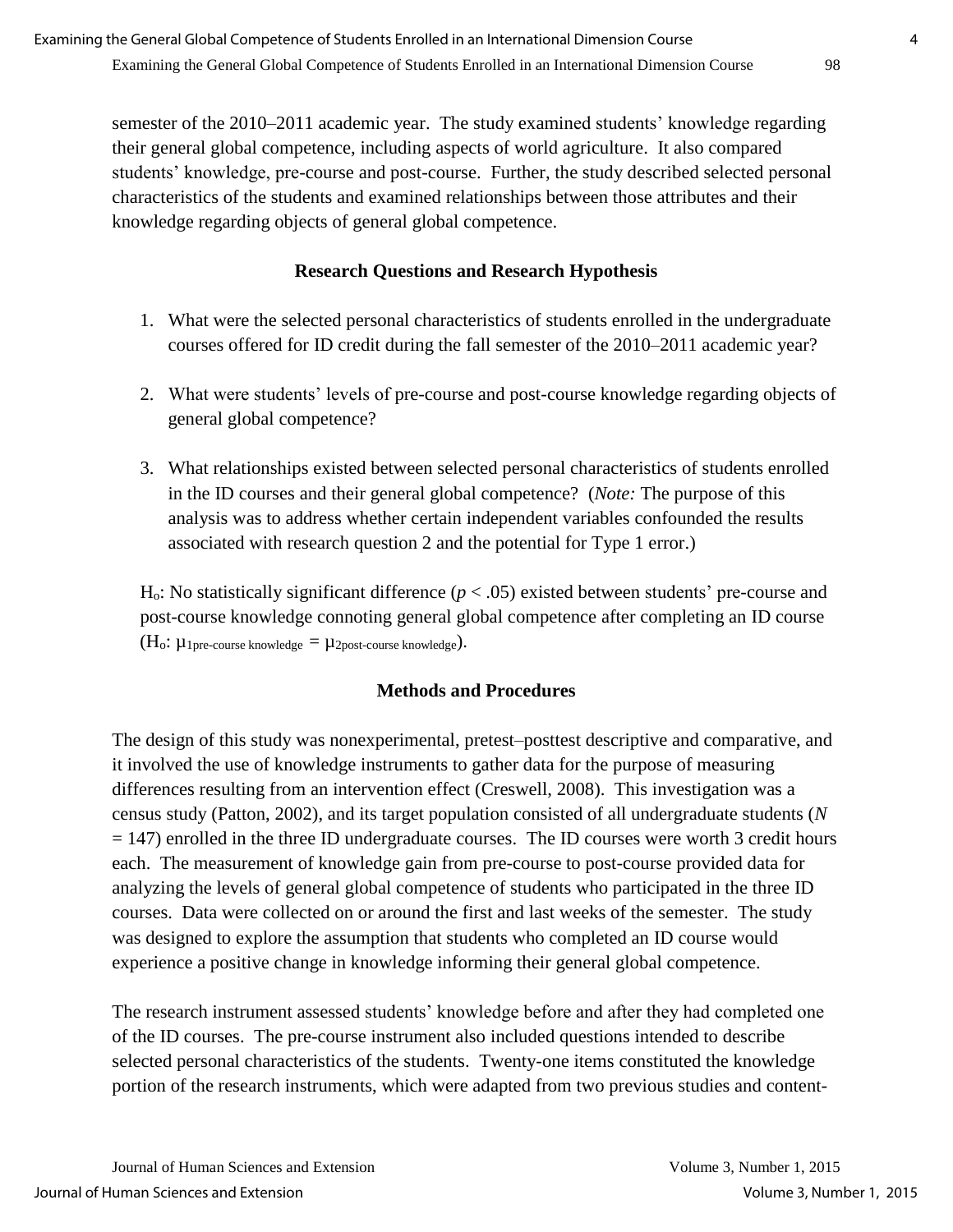relevant websites (i.e., Global Awareness Quiz, 2007, 2008, 2009; Radhakrishna & Dominguez, 1999; Wingenbach et al., 2003). The survey instrument was designed to test the knowledge of students on objects of world geography, international events, and international relations (Global Awareness Quiz, 2007, 2008, 2009), as well as world agriculture (Radhakrishna & Dominguez, 1999; Wingenbach et al., 2003).

The multiple-choice form of assessment was used, in which participants were asked to select the correct answer from four possible choices. Some minor rewording was done to update a few of the test items. For example, one of the items asked students about the projection of world population. That item from a previous study asked students to identify the continent projected to have the largest population by the year 2000. The item in this study asked students to identify the continent projected to have the largest population by the year 2010.

As part of a larger survey instrument, students completed the knowledge test at the beginning of the semester. The students were administered an *alternate* or *parallel form* (Johnson & Weiss, 1979) of the instrument at the end of the semester to measure their learning gain. For example, one of the items examined students' knowledge about the seven continents. The pre-course item asked students to identify the *smallest* of the seven continents, and the post-course item asked students to identify the *largest* of the seven continents.

Rudner and Schafer (2001) wrote that "alternate forms [of a test] are typically matched in terms of content and difficulty" (para. 15). Creswell (2008) stated that an alternate form approach consists of "two instruments, both measuring the same variables and relating (or correlating) the scores for the same group of individuals to the two instruments" (p. 170). An alternate form of a knowledge examination assists in overcoming the problem of *practice effect* [i.e., to reduce "the possibility that a participant's performance in a task may be influenced (positively or negatively) if they repeat the task because of familiarity with the experimental situation and/or the measures being used"] (Field, 2005, p. 742).

Of note, the selected knowledge items were not derived necessarily or intentionally from the content of the three courses under study. Rather the items were *knowledge objects* that other researchers (Radhakrishna & Dominguez, 1999; Wingenbach et al., 2003) and the study's panel of experts (Creswell, 2008) considered appropriate for ascertaining undergraduate students' *general global competence*, including test items with relevance to the agriculture sector. The panel included faculty of the Department of Agricultural Education, Communications, and Leadership and the Department of Agricultural Economics at Oklahoma State University. One of the panelists was also the associate vice-president of the Division of International Studies and Outreach. His extensive teaching and administrative experience involving issues related to internationalizing undergraduate education, including the development of curricula and ID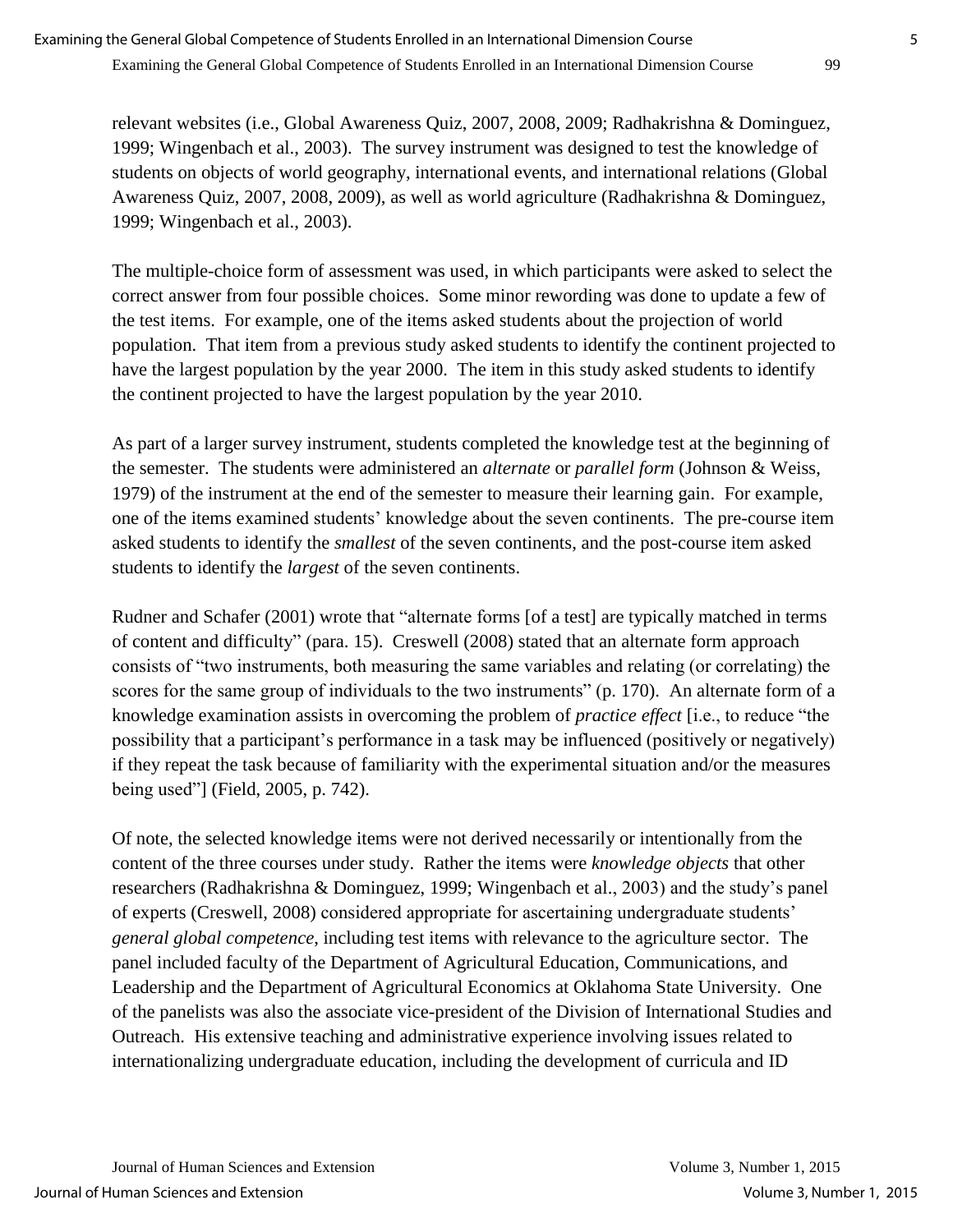course delivery in a college of agriculture, increased the likelihood of the study's instruments having sufficient content validity.

Suggestions made by Wiersma and Jurs (1990) were followed to ensure reliability of the study's knowledge instruments. Eight factors that may be used to enhance the reliability of criterionreferenced tests include "homogeneous items, discriminating items, enough items, high-quality copying and format, clear directions to the students, a controlled setting, a motivating introduction, and clear directions to the scorer" (as cited in Pense & Leising, 2004, pp. 89–90). These guidelines were followed to increase the likelihood of the knowledge instrument being sufficiently reliable. In addition, Popham (1993) stated "the Kuder-Richardson (K-R) method focuses on the degree to which the items in the test are functioning in a homogenous (i.e., coherent) fashion" (p. 122). The K-R21 reliability coefficient—as a measure of the internal consistency of this study's pre-test—was .94 or the upper end of its 0 to 1 range.

Descriptive statistics were computed to obtain measures of central tendency, variability, and effect size (*eta* squared). The researchers used inferential statistics, i.e., a paired-samples *t*-test, to determine change in knowledge because the participants were considered representative of students who had taken the ID courses in the past or would take said courses in the future (Oliver & Hinkle, 1982). Bivariate correlation analyses were performed to test relationships between selected personal characteristics of the students and their knowledge of objects connoting general global competence to address the possibility of Type I error.

#### **Results**

More male students (45.7%) than female students (37.2%) participated in the study, and the students were mostly seniors (42.6%) and juniors (31.9%) by classification who majored mainly in agricultural education (26.2%), animal science (18.1%), agribusiness (12.8%), or agricultural leadership (12.8%). The students' overall mean grade point average (GPA) was 3.17 with a standard deviation of .437, as self-reported. Most of the students were White (69.1%), non-Hispanic or non-Latino (77.7%), and spoke only English (64.9%). Moreover, nearly threefourths of the students (74.5%) had *not* participated in a study abroad learning experience before taking an ID course.

### **Measures of Knowledge Objects Connoting Students' General Global Competence**

The students were asked to select the correct answer from four choices for each of the 21 multiple-choice items that constituted the pre-course knowledge test of their global competence. Regarding their overall performance, only 18 students (19.1%) answered 13 (60%) or more of the items correctly (see Table 1). Overall, the students' pre-course knowledge score was slightly below 50% ( $M = 10.43$ ;  $SD = 2.316$ ) (see Table 2).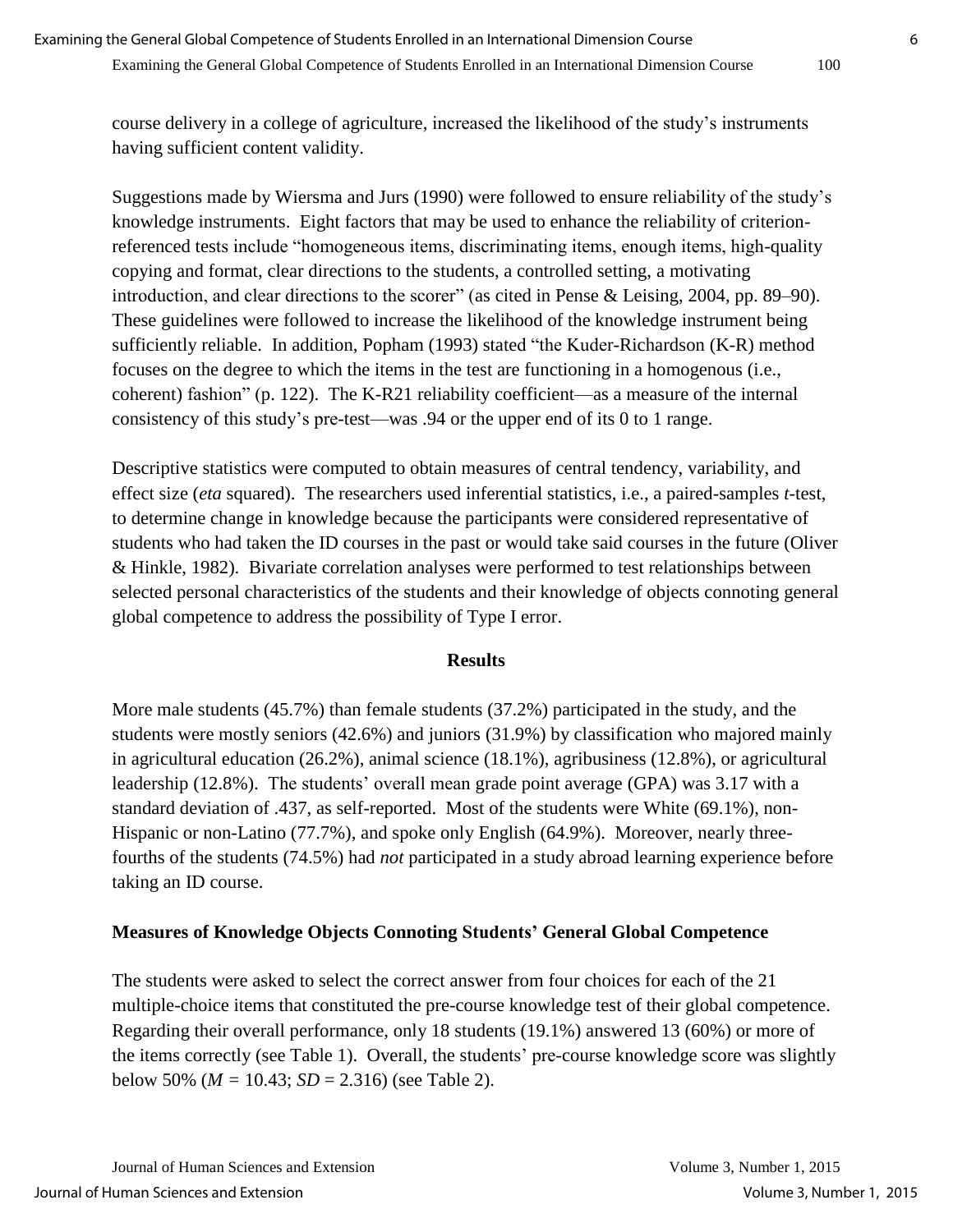*Table 1. Descriptive Statistics for Pre-Course Knowledge Scores of Students Connoting Their General Global Competence During the Fall Semester of the 2010–2011 Academic Year (n = 94)*

|                                                                                     | <b>Correct Answers</b> |      |
|-------------------------------------------------------------------------------------|------------------------|------|
| <b>Items</b>                                                                        |                        | %    |
| A country with a high standard of living, a strong economy, and an array of         | 77                     | 81.9 |
| wealth and skills is:                                                               |                        |      |
| What are the four main oceans?                                                      | 76                     | 80.9 |
| desert is the world's largest hot desert.<br>The                                    | 76                     | 80.9 |
| Which country is the largest producer of rice in the world?                         | 71                     | 75.5 |
| Which country is the leading exporter of wheat?                                     | 69                     | 73.4 |
| What does NAFTA stand for?                                                          | 69                     | 73.4 |
| What is the world's approximate population?                                         | 68                     | 72.3 |
| Two examples of import control include:                                             | 60                     | 63.8 |
| What is the primary household fuel in Africa and Asia?                              | 51                     | 54.3 |
| is the smallest of the seven continents:                                            | 44                     | 46.8 |
| Which country produces the largest number of swine in the world?                    | 42                     | 44.7 |
| Considering developing and developed countries, the projection of world             |                        | 40.4 |
| population for the year 2010 shows the largest segment will be in:                  | 38                     |      |
| Generally, who carries out most of the fieldwork on an African farm?                | 37                     | 39.4 |
| The percentage of usable land in the world for food production is:                  | 34                     | 36.2 |
| Which means of communication currently reaches the largest number of people         |                        | 33.0 |
| throughout the world?                                                               | 31                     |      |
| Although large areas of land are brought into cultivation throughout the world      |                        |      |
| each year, large amounts are also rendered useless or are reduced in                | 29                     | 30.9 |
| productive capacity for each of the reasons below, EXCEPT:                          |                        |      |
| Which term means independence and self-government?                                  | 25                     | 26.6 |
| In East Africa, it is expected that everyone will _______________ upon greeting one |                        |      |
| another at meetings, and upon departure from meetings.                              | 23                     | 24.5 |
| Who is the Prime Minister of the United Kingdom of Great Britain and Northern       | 23                     | 24.5 |
| Ireland?                                                                            |                        |      |
| Which country is the United States' largest trading partner?                        | 20                     | 21.3 |
| What is the name of the treaty in which individual countries agreed to reduce       | 17                     | 18.1 |
| greenhouse gas emissions?                                                           |                        |      |
| Students who answered 13 or more test items correctly                               | 18                     | 19.1 |

Three-fourths or more students chose the correct answers for these items: "A country with a high standard of living, a strong economy, and an array of wealth and skills is:" (81.9%); "What are the four main oceans?" and "The  $\qquad$  desert is the world's largest hot desert" (80.9%); and "Which country is the largest producer of rice in the world?" (75.5%) (see Table 1). On the other hand, only 18.1% of students chose the correct answer to the item, "What is the name of the treaty in which individual countries agreed to reduce greenhouse gas emissions?"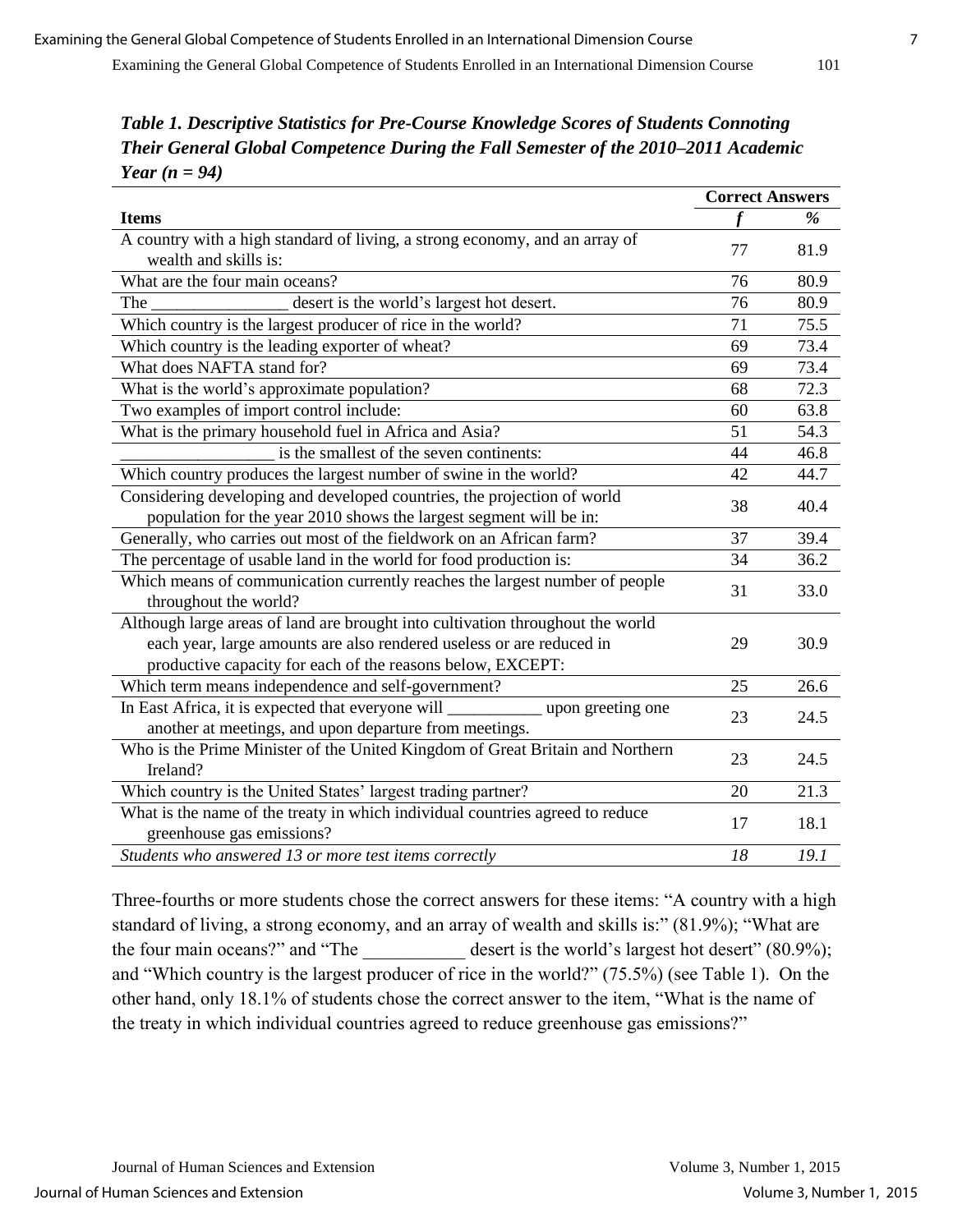*Table 2. Descriptive Statistics for Students' Pre-Course and Post-Course Knowledge Scores Connoting Their General Global Competence During the Fall Semester of the 2010–2011 Academic Year*

|      | Knowledge   |    | M     | SD            |
|------|-------------|----|-------|---------------|
|      | Pre-course  | 94 | 10.43 | .21<<br>2.310 |
| Pair | Post-course | 94 |       | 2.767         |

The students' post-course knowledge connoting their general global competence was assessed by asking them to select the correct answer from four choices for 21 multiple-choice items, as presented by an alternate form test. Overall, 29 students (29.6%) answered 13 or more items correctly (see Table 3).

*Table 3. Descriptive Statistics for Post-Course Knowledge Scores of Students' Connoting Their General Global Competence During the Fall Semester of the 2010–2011 Academic Year (n = 98)*

|                                                                                   | <b>Correct Answers</b> |      |
|-----------------------------------------------------------------------------------|------------------------|------|
| <b>Items</b>                                                                      | $\boldsymbol{f}$       | %    |
| Which country is the largest consumer of rice in the world?                       | 86                     | 87.8 |
| Which of the following statements best describes a "third world" country?         | 82                     | 83.7 |
| The North American Free Trade Agreement (NAFTA) is an agreement signed by         |                        |      |
| the governments of the following countries, creating a trilateral trade bloc in   | 70                     | 71.4 |
| North America.                                                                    |                        |      |
| The continent with the fastest growing population is                              | 68                     | 69.4 |
| Which country is the largest beef producer in the world?                          | 66                     | 67.3 |
| Which of the following is not an ocean?                                           | 63                     | 64.3 |
| is the largest of the seven continents.                                           | 63                     | 64.3 |
| Which of the following is not an example of import control?                       | 63                     | 64.3 |
| Which country is the leading producer of corn/maize in the world?                 | 61                     | 62.2 |
| do most of the fieldwork on African farms.<br>Generally, $\overline{\phantom{a}}$ | 59                     | 60.2 |
|                                                                                   | 55                     | 56.1 |
| than any other                                                                    | 55                     | 56.1 |
| form of communication.                                                            |                        |      |
| Which of the following is not part of Islamic practices in Muslim countries?      | 46                     | 46.9 |
| Which countries are the United States' four largest trading partners?             | 45                     | 45.9 |
| desert is the world's largest cold desert.<br>The                                 | 41                     | 41.8 |
| Which of the following is not responsible for rendering large amounts of land     | 41                     | 41.8 |
| useless in productive capacity?                                                   |                        |      |
|                                                                                   | 32                     | 32.7 |
| Who is the prime minister of Canada?                                              | 28                     | 28.6 |
| According to the United Nations, the world's approximate population in 2025 will  | 28                     | 28.6 |
| be $\qquad$                                                                       |                        |      |
| What percentage of land in the world is not used for food production?             | 21                     | 21.4 |
| What is the name of the treaty in which individual countries agreed to reduce     | 17                     | 17.3 |
| greenhouse gas emissions?                                                         |                        |      |
| Students who answered 13 or more test items correctly                             | 29                     | 29.6 |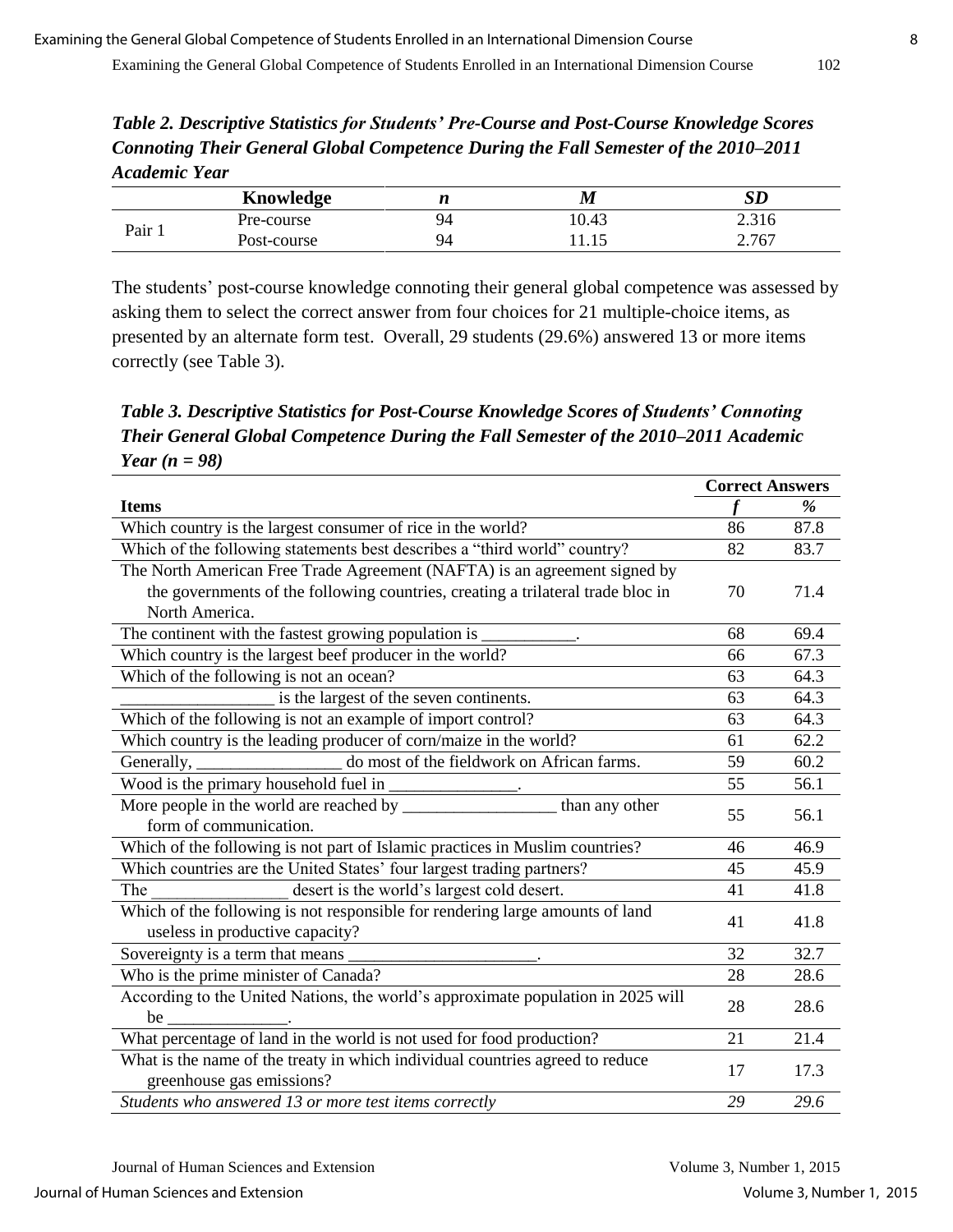The students' post-course knowledge scores  $(M = 11.15; SD = 2.767)$  (see Table 2) were higher than their pre-course scores, but still below 60% correct overall (53.4%). The item, "Which country is the largest consumer of rice in the world?" was answered correctly by 87.8% of the students (see Table 3). More than two-thirds of the students chose the correct answers for four other items: "Which of the following statements best describes a 'third world' country?" (83.7%); "The North American Free Trade Agreement (NAFTA) is an agreement signed by the governments of the following countries, creating a trilateral trade bloc in North America"  $(71.4\%)$ ; "The continent with the fastest growing population is  $(69.4\%)$ ; and "Which country is the largest beef producer in the world?" (67.3%). However, few students (17.3%) chose the correct answer to the item, "What is the name of the treaty in which individual countries agreed to reduce greenhouse gas emissions?" (see Table 3).

### **Research Hypothesis**

 $H<sub>o</sub>$ : No statistically significant difference ( $p < .05$ ) existed between students' pre-course and post-course knowledge connoting general global competence after completing an ID course (H<sub>o</sub>:  $\mu_{1}$ pre-course knowledge  $= \mu_{2}$ post course-knowledge).

A paired-samples *t*-test was conducted to determine if a statistically significant (*p* < .05) difference existed between students' pre-course and post-course knowledge regarding general global competence after they completed one of the ID courses. Overall, *t*-test results revealed a statistically significant difference in students' knowledge gain from pre-course ( $M = 10.43$ ;  $SD =$ 2.316) to post-course (*M* = 11.15; *SD* = 2.767) (see Table 2), *t*(93) = 2.256, *p* = .026 (two-tailed) (see Table 4). The *mean difference* in knowledge scores was .72 with a 95% confidence interval ranging from .087 to 1.360 (see Table 4). The *eta* squared statistic (.052) indicated a small effect size (Cohen, 1988) (see Table 4). Based on this result, the null hypothesis was rejected.

*Table 4. Paired Samples t-Test of Students' Pre-Course and Post-Course Knowledge Scores Connoting Their General Global Competence During the Fall Semester of the 2010–2011 Academic Year (n = 94)*

|        |                 |     | 95% CI |       |       |       |    |       |         |
|--------|-----------------|-----|--------|-------|-------|-------|----|-------|---------|
|        | Knowledge       | MD  |        | Lower | Upper |       | df | Sig.* | $eta^2$ |
| Pair 1 | Pre-post course | .72 | 3.109  | .087  | .360  | 2.256 | 93 | 026   | .052    |

*Note:* CI = Confidence Interval  $p < .05$ 

## **Relationships Between Selected Personal Characteristics of the Students and Their General Global Competence**

Selected relationships were tested to examine the role of potentially confounding variables (Campbell & Stanley, 1963). The Pearson product-moment correlation coefficient indicated the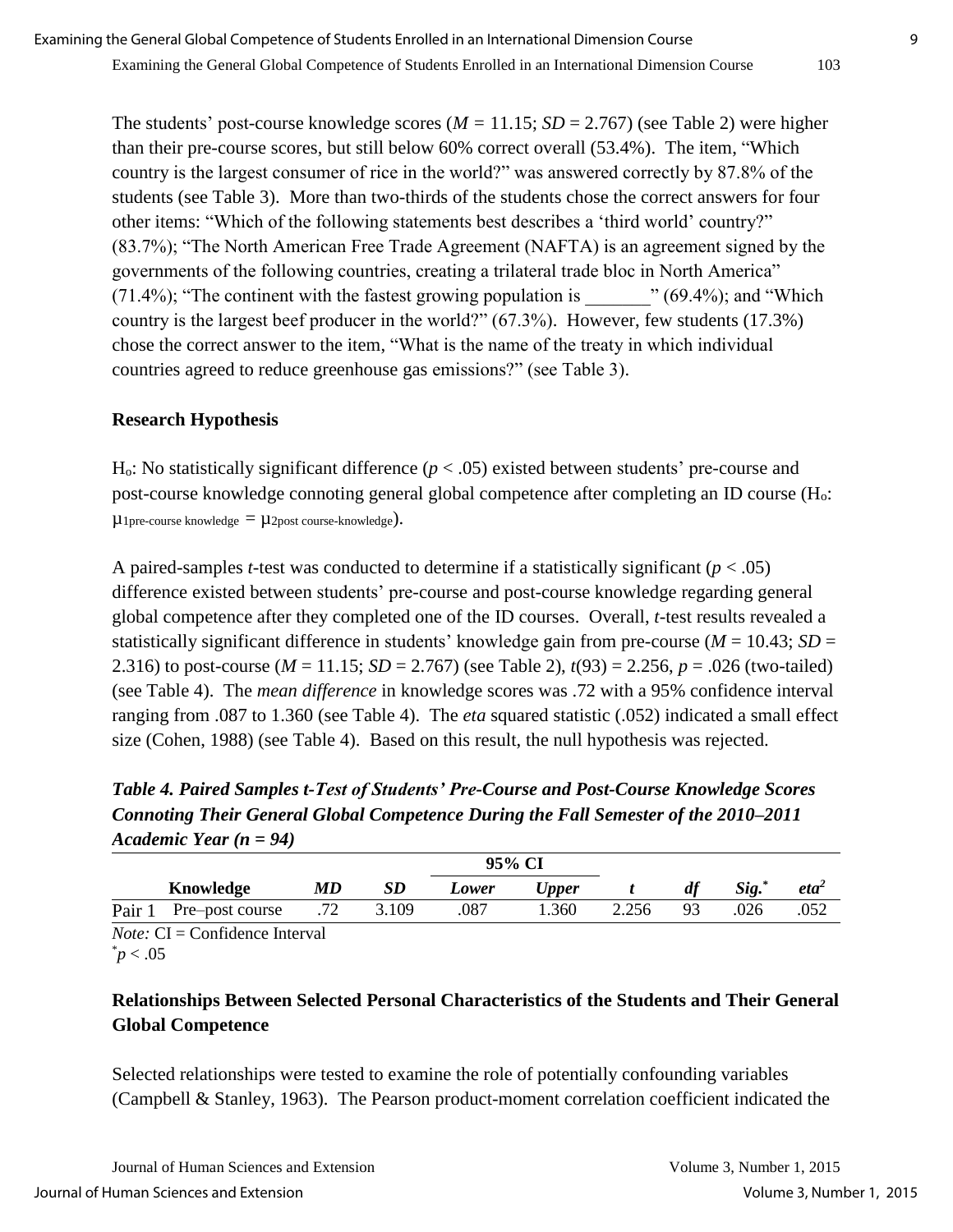Examining the General Global Competence of Students Enrolled in an International Dimension Course 104

relationship between students' knowledge regarding general global competence and their GPA was negligible, positive, and not statistically significant  $(r = .051; p = .657)$ . The point-biserial correlation coefficient revealed a low and negative relationship  $(r_{pb} = -.108)$  between students' knowledge regarding general global competence and their participation (*yes* or *no*) in a studyabroad learning experience; the relationship was not statistically significant ( $p = .174$ ). Additional point-biserial correlation analysis revealed a negligible and positive relationship (*rpb* = .015) between students' knowledge regarding general global competence and their involvement (*yes* or *no*) in an international experience during the fall semester of 2010; the relationship was not statistically significant  $(p = .442)$ . Because the tests of association between the three independent variables and the dependent variable, general global competence, yielded either low or negligible magnitudes, it was concluded the former did not confound the study's results. The tests of association reduced the likelihood of reporting spurious results due to Type I error.

#### **Conclusions**

Less than one-fifth of the students achieved a "passing score" (i.e., 60% or more correct answers) on the pre-course knowledge test of their general global competence. Regarding the post-course knowledge test, less than one-third of the students scored 60% or higher. Although the students' post-course knowledge scores were higher than the pre-course scores, their overall performance was still below 60%. This was a statistically significant difference (*p* < .05) regarding change in students' general global competence from pre-course to post-course, but it held little practical significance. To that end, Wingenbach et al. (2003) asserted formal education can increase the international knowledge of students by helping them understand the relevance of *real world* occurrences and of their classroom learning on issues involving international agriculture. The findings of this study supported Wingenbach and colleagues' (2003) assertion, albeit in a rather limited way. Much room for improvement existed in the students' performance on the test used to measure their general global competence. Whether the ID courses studied were an efficacious way of achieving substantial change in students' general global competence remains an open question. More appropriate methods for measuring such change warrant consideration.

#### **Recommendations**

Findings of this study showed that students' performance on the pre-course and post-course knowledge tests of their general global competence was rather poor. To address this shortcoming, instructors who teach ID courses should consider restructuring their courses to include topics that would facilitate improving students' global competence in general, while still stressing course-specific content – i.e., follow a variation of an *infusion approach,* as described by Whalley, Langley, and Villarreal (1997). The infusion approach emphasizes interdisciplinary learning through the internationalization of curricula; this method exposes students to various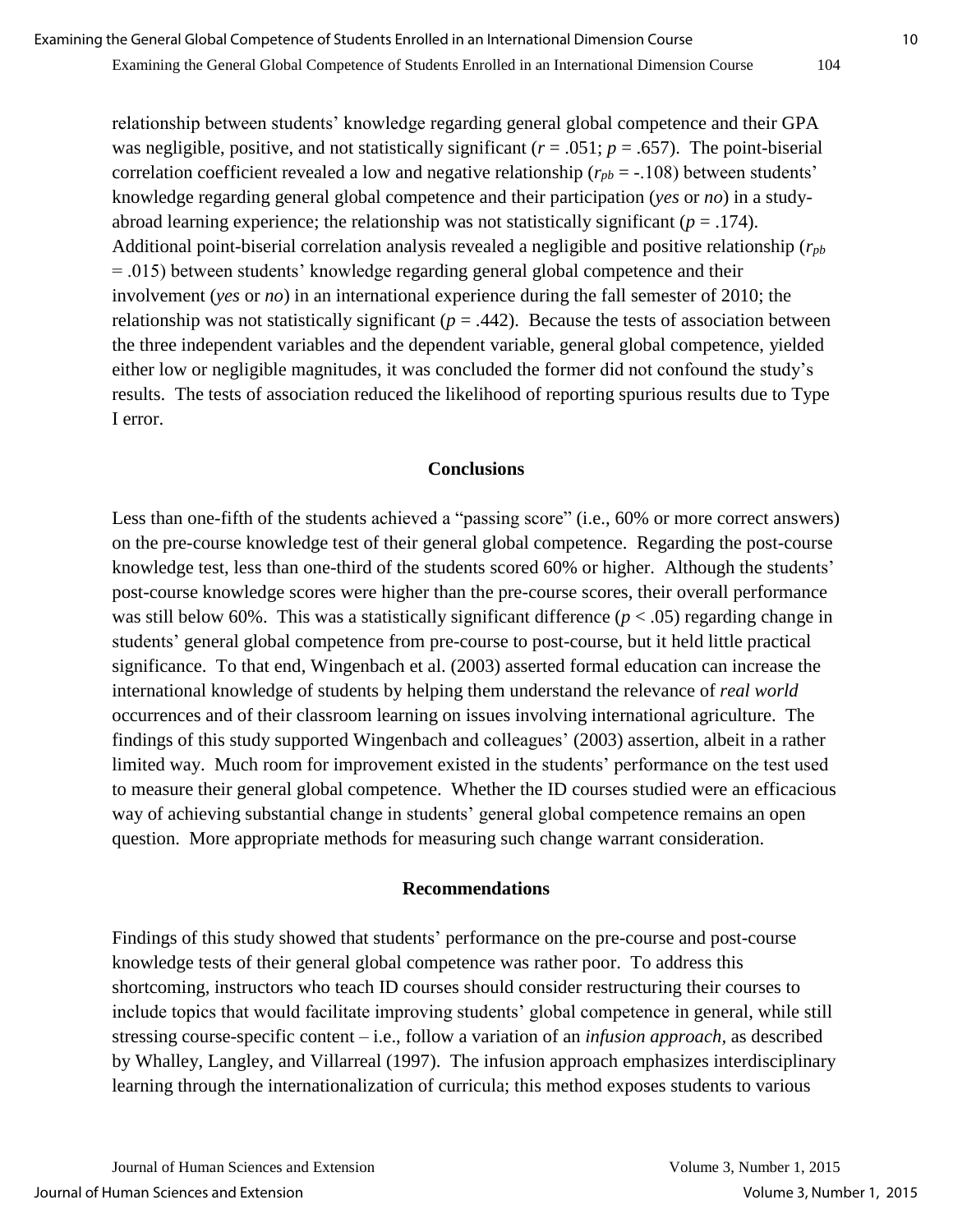fields of study and makes them aware of the important connections existing among topics and subjects with international perspectives (Whalley et al., 1997).

Faculty, departments, and colleges across Oklahoma State University should create a collaborative and interdisciplinary approach to internationalizing the curricula by sharing their skills, knowledge, resources, and ideas (Navarro & Edwards, 2008; Whalley et al., 1997). Faculty and administrators, especially those individuals with international experience, should help promote institution-wide undergraduate curricular reform to meet the needs of students regarding their global competence. Navarro and Edwards (2008) asserted that a multifaceted effort is required for institutions of higher education to successfully internationalize their students' learning experiences, including *but not limited to* the courses in which they enroll.

Faculty who teach ID courses should be motivated by the findings of this study to improve their curricula by creating learning experiences calibrated to prepare students to succeed in an increasingly globalized world in which the demand for general global competence continues to increase. Related literature (Guo & Jamal, 2007; Peelo & Luxon, 2007; Schuerholz-Lehr & van Gyn, 2006) suggests (a) students' learning experiences should be diverse, (b) learning approaches should be more student-centric, (c) faculty should provide a framework for the expectations and requirements of students, (d) sources of information should include national and international viewpoints, and (e) course assessments should be comprehensive and reflect the learning needs of the students.

Other inquiries should be conducted using different ways to measure and operationalize students' knowledge regarding their general global competence, especially regarding facts and understanding that resonate in the 21st century. Finally, similar studies should be conducted that include students who attend other universities.

### **Implications and Discussion**

As students acquire more knowledge of international issues, they become citizens who are more globally competent. Further, they accept the viewpoint that to be knowledgeable of the world is an enduring need for all persons aspiring to become globally and culturally competent professionals (Egan & Bendick, 2008). Shams and George (2006) asserted that

[a] globally competent person is someone who is *aware of the world* around him and who *knows how to interact with people* from other cultures. A globally competent person *understands the interconnectedness of today's world* and the importance of responsible decision making. (para. 28)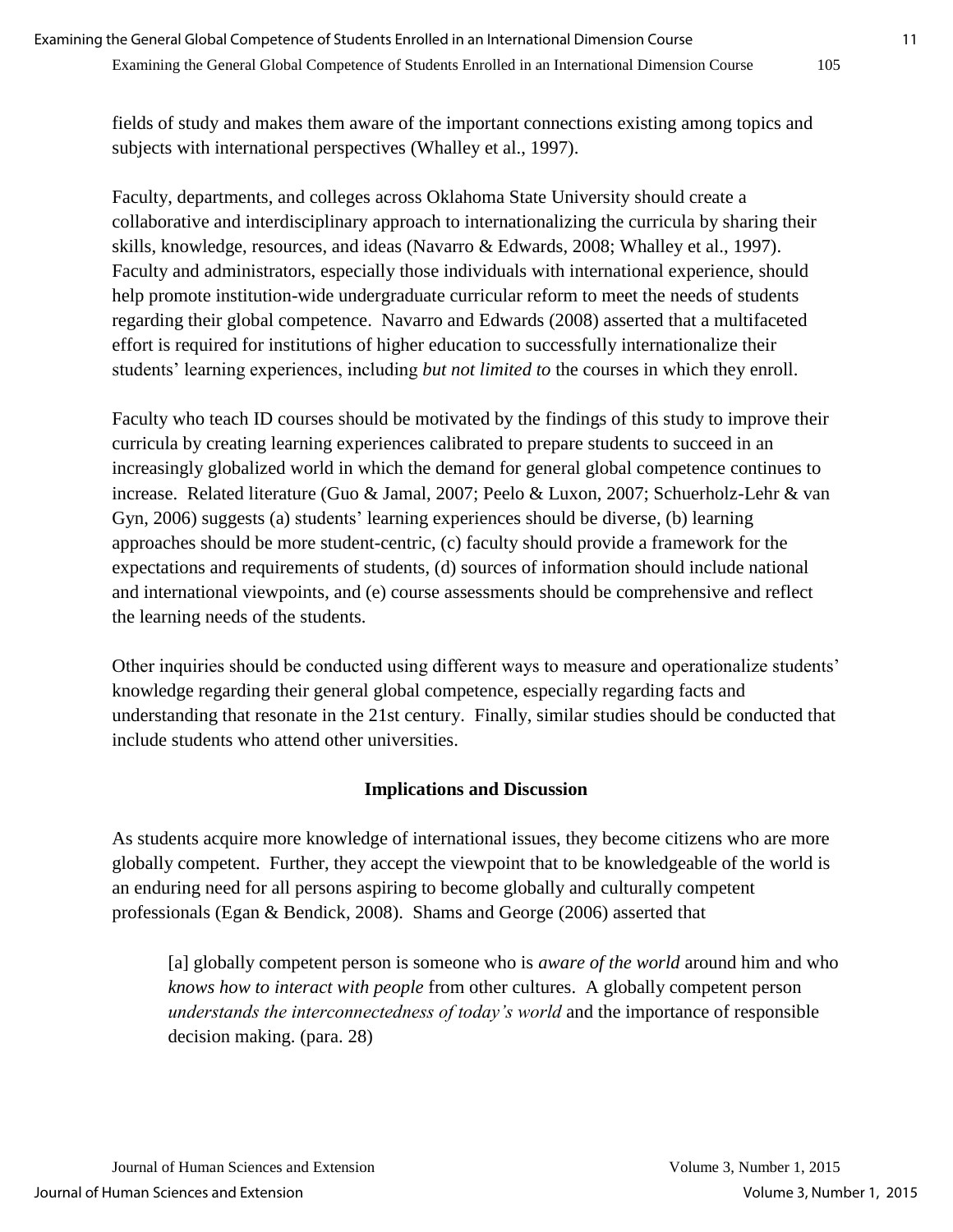Students who complete ID courses that improve their general global competence increase the likelihood of achieving this aim.

Therefore, the poor performance of undergraduate students on a test connoting their general global competence is a cause for concern. Hunter (2004) also concluded U.S. undergraduate students' knowledge supporting their global competence was unacceptable. However, were the measures of general global competence used in this study appropriate? Could measurement error have been a factor? Or was the students' knowledge of objects reflecting their general global competence simply that poor? Should institutions of higher education be providing learning experiences other than ID courses, including nonformal opportunities for learning, structured and facilitated to assist students in developing a deeper knowledge base to support their general global competence? The experiences may include international library sections, seminars, debates, films, dramas, music, pot-luck dinners, brown-bag lunches, coffee hours, food contests, dances, sports, and camp weekends (Navarro, 2004). These activities would support what Navarro (2004) called "a positive institution-wide attitude toward internationalization" (p. 74).

Moreover, according to Oklahoma State University's catalog (2013–2014),

[g]oals of "I" [formerly known as "ID"] courses are to prepare students to critically analyze one or more contemporary cultures external to the United States; understand how contemporary international cultures relate to complex, modern world systems; and demonstrate their understanding through written work that provides them the opportunity to enhance their writing skills. (p. 10)

Mindful of the institution's emphasis on students' critically analyzing aspects of their international understanding and doing that by writing, a more appropriate way to assess changes in general global competence attributed to an ID course may be writing assignments rather than multiple-choice tests.

Finally, this paper's findings were derived from a larger study (Moriba, 2011) that included assessments of students' attitudes on the importance of acquiring international awareness regarding issues of significance to the agriculture sector (Moriba, Edwards, Robinson, Cartmell, & Henneberry, 2012). Significant differences with more robust practical significance were found for that part of the investigation (Moriba et al., 2012). Therefore, the salient value of undergraduate students' completing ID courses may lie more with the potential for these learning experiences impacting their attitudes around global topics and issues than improving their general knowledge on the same. This aspect of the global competence phenomenon and educating undergraduate students deserves additional study by scholars and more discussion in academia.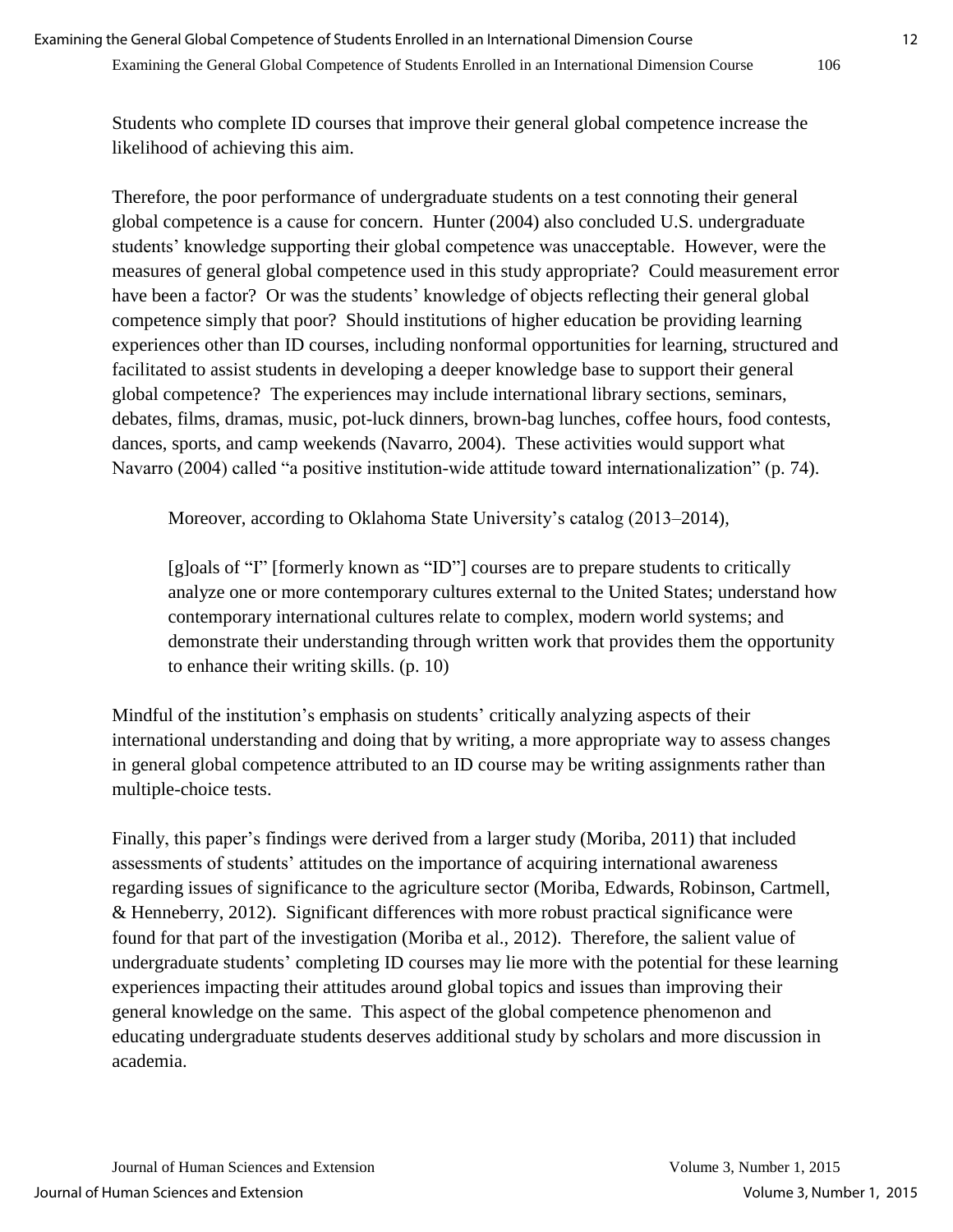#### **References**

- Bok, D. (2006). *Our underachieving colleges*. Princeton, NJ: Princeton University Press.
- Campbell, D. T., & Stanley, J. C. (1963). *Experimental and quasi-experimental designs for research*. Chicago, IL: Rand McNally & Company.
- Cohen, J. (1988). *Statistical power analysis for the behavioral sciences* (2nd ed.). Hillsdale, NJ: Lawrence Erlbaum Associates.
- Creswell, J. W. (2008). *Educational research: Planning, conducting, and evaluating quantitative and qualitative research* (3rd ed.). Upper Saddle River, NJ: Prentice Hall.
- Egan, M. L., & Bendick, M., Jr. (2008). Combining multicultural management and diversity into one course on cultural competence. *Academy of Management Learning and Education, 7*(3), 387–393. Retrieved from

http://www.bendickegan.com/pdf/Egan%20Bendick%20AMLE%202008.pdf

- Field, A. (2005). *Discovering statistics using SPSS* (2nd ed.). Thousand Oaks, CA: Sage Publications.
- Friedman, T. L. (2005). *The world is flat: A brief history of the globalized world in the 21st century*. New York, NY: Farrar, Straus and Giroux.
- Global Awareness Quiz. (2007). *2007 World Affairs Challenge Global Awareness Quiz*. Retrieved from https://web.archive.org/web/20121108204917/http://worldsavvy.org/docs /2007\_WAC-Quiz.pdf
- Global Awareness Quiz. (2008). *2008 World Affairs Challenge Global Awareness Quiz*. Retrieved from https://web.archive.org/web/20121108205914/http://worldsavvy.org/docs /2008\_WAC-Global-Awareness-Quiz.pdf
- Global Awareness Quiz. (2009). *2009 World Affairs Challenge Global Awareness Quiz*. Retrieved from https://web.archive.org/web/20121108234422/http://worldsavvy.org/docs /2009\_WAC-Quiz.pdf
- Grudzinski-Hall, M. N. (2007). *How do college and university undergraduate level global citizenship programs advance the development and experiences of global competencies?* (Doctoral dissertation). Retrieved from ProQuest Dissertations and Theses database. (UMI No. 3261868)
- Guo, S., & Jamal, Z. (2007). Nurturing cultural diversity in higher education: A critical review of selected models. *Canadian Journal of Higher Education, 37*(3), 27–49. Retrieved from http://ojs.library.ubc.ca/index.php/cjhe/article/view/529/575
- Hunter, W. D. (2004). *Knowledge, skills, attitudes, and experiences necessary to become globally competent.* (Doctoral dissertation). Retrieved from ProQuest Dissertations and Theses database. (UMI No. 3147319)
- Johnson, M. F., & Weiss, D. J. (1979). Parallel forms reliability and measurement accuracy comparison of adaptive and conventional testing strategies. In D. J. Weiss (Ed.), *Proceedings of the 1979 Computerized Adaptive Testing Conference (pp. 16–34).*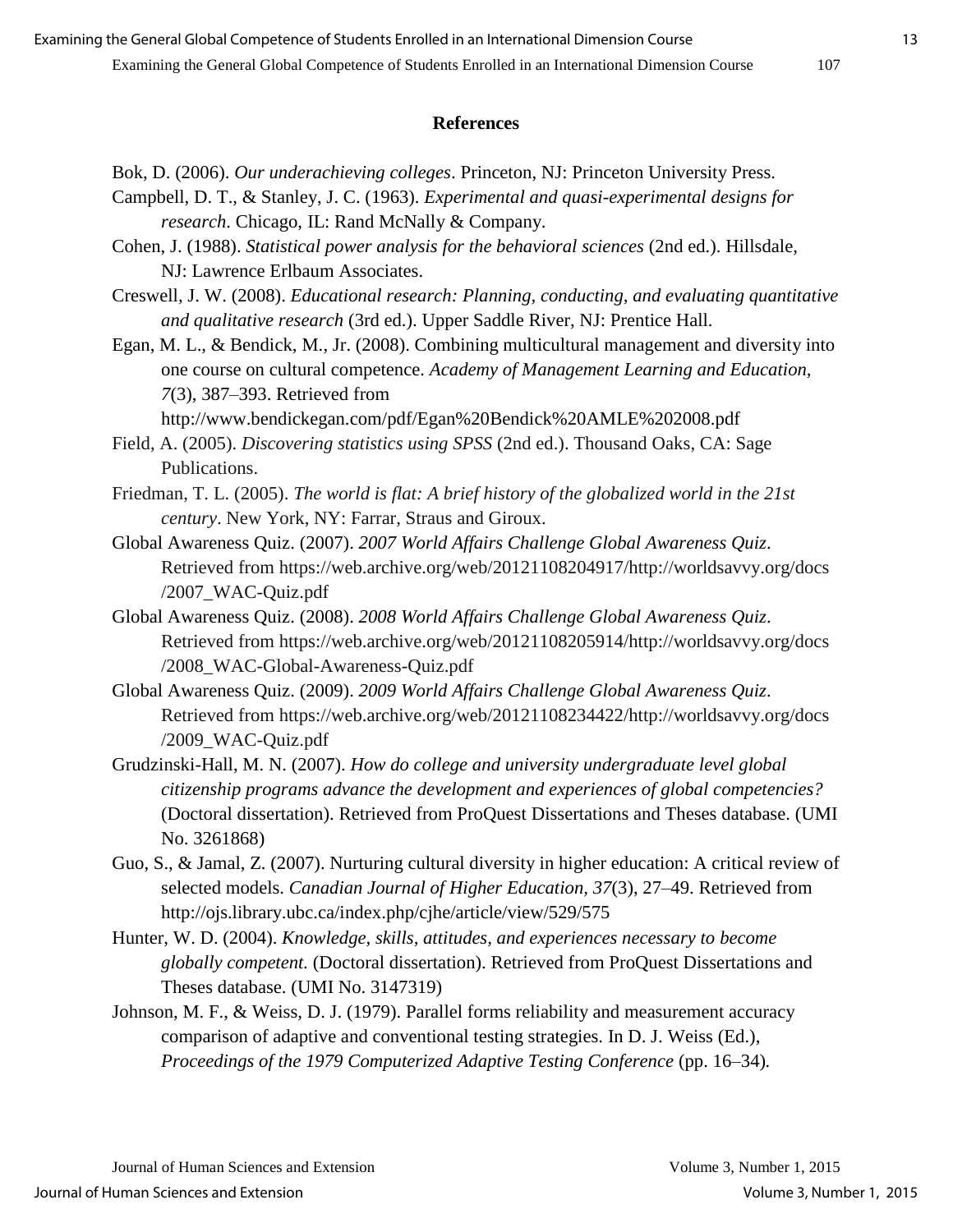Minneapolis, MN: Computerized Adaptive Testing Laboratory, Psychometric Methods Program, Department of Psychology, University of Minnesota.

- Lambert, R. D. (Ed.). (1996). Parsing the concept of global competence. In *Educational exchange and global competence.* New York, NY: Council on International Educational Exchange.
- McGowan, M. (2007). Benefits and preparation for an international study abroad experience: A student's perspective. *Journal of International Agricultural and Extension Education, 14*(2), 61–66. doi:10.5191/jiaee.2007.14205
- Moriba, S. (2011). *Investigating the international awareness and global competence of students meeting their international dimension requirement through course offerings in a College of Agricultural Sciences and Natural Resources: A descriptive and comparative study.* (Doctoral dissertation). Retrieved from ProQuest Dissertations and Theses database. (UMI No. 3486957)
- Moriba, S., Edwards, M. C., Robinson, J. S., Cartmell, D. D., II & Henneberry, D. M. (2012). Investigating the international awareness of students meeting their international dimension requirement through course offerings in a college of agriculture. *Journal of Agricultural Education, 53*(4), 98–111. doi:10.5032/jae.2012.04098
- Navarro, M. (2004). *Analysis of factors affecting participation of faculty and choice of strategies for the internationalization of the undergraduate agricultural curriculum: The case in two land grant universities.* (Doctoral dissertation). Retrieved from ProQuest Dissertations and Theses database. (UMI No. 3132113)
- Navarro, M., & Edwards, M. C. (2008). Priorities for undergraduate education and the inclusion of internationalized curriculum in colleges of agriculture: Interpreting the "comparison dilemma." *Journal of Agricultural Education, 49*(4), 72–82. doi:10.5032/jae.2008.04072
- Oklahoma State University (OSU) Catalog. (2010–2011). Oklahoma State University. Retrieved from http://registrar.okstate.edu/Catalog-Archives#2010
- Oklahoma State University (OSU) Catalog. (2013–2014). Oklahoma State University. Retrieved from http://registrar.okstate.edu/Catalog-Archives#2013
- Oliver, J. D., & Hinkle, D. E. (1982). Occupational education research: Selecting statistical procedures. *Journal of Studies in Technical Careers, 4*(3), 199–208.
- Patton, M. Q. (2002). *Qualitative research & evaluation methods* (3rd ed.). Thousand Oaks, CA: Sage Publications.
- Peelo, M., & Luxon, T. (2007). Designing embedded courses to support international students' cultural and academic adjustment in the UK. *Journal of Further and Higher Education, 31*(1), 65–76. doi:10.1080/03098770601167930
- Pense, S. L., & Leising, J. G. (2004). An assessment of food and fiber systems knowledge in selected Oklahoma high schools. *Journal of Agricultural Education, 45*(3), 86–96. doi:10.5032/jae.2004.03086
- Popham, W. J. (1993). *Educational evaluation* (3rd ed.). Needham Heights, MA: Allyn and Bacon.